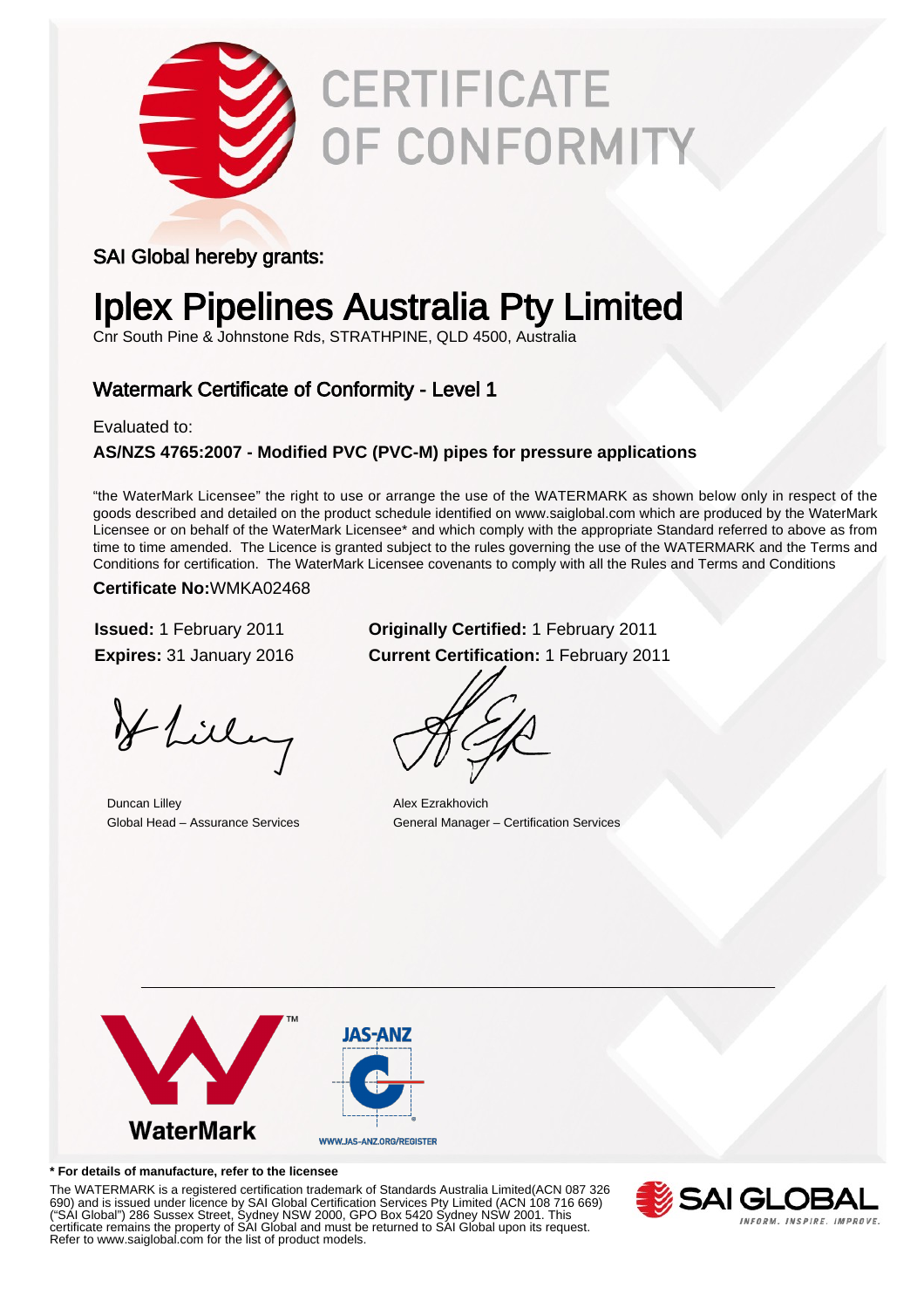# **SCHEDULE TO CERTIFICATE OF CONFORMITY**

### SAI Global hereby grants:

# Iplex Pipelines Australia Pty Limited

Cnr South Pine & Johnstone Rds, STRATHPINE, QLD 4500, Australia

### Watermark Certificate of Conformity - Level 1

Evaluated to:

#### AS/NZS 4765:2007 - Modified PVC (PVC-M) pipes for pressure applications

Model identification of the goods on which the WATERMARK may be used:

| <b>Model Identification</b> | <b>Model Name</b>    | <b>Brand Name</b>      | <b>Product Description</b>                      | <b>Date Endorsed</b> |
|-----------------------------|----------------------|------------------------|-------------------------------------------------|----------------------|
| $PDH*$<br>$PDRR <^*>$       | Rhino S <sub>2</sub> | <b>IPLEX PIPELINES</b> | DN225 PVC-M<br>Pressure Pipe S2 RRJ             | 28 Jan 2011          |
| $PDH*$<br>$PDRR < \gt>$     | Rhino S <sub>2</sub> | <b>IPLEX PIPELINES</b> | DN250 PVC-M<br>Pressure Pipe S2 RRJ             | 28 Jan 2011          |
| $PDH*$<br>$PDRR <^*>$       | Rhino S <sub>2</sub> | <b>IPLEX PIPELINES</b> | DN200 PVC-M<br>Pressure Pipe S2 RRJ             | 28 Jan 2011          |
| $PDH*$<br>$PDRR < \s >$     | Rhino S <sub>2</sub> | <b>IPLEX PIPELINES</b> | DN100 PVC-M<br>Pressure Pipe S2 RRJ             | 28 Jan 2011          |
| $PDH*$<br>PDRR<*>           | Rhino S <sub>2</sub> | <b>IPLEX PIPELINES</b> | DN <sub>150</sub> PVC-M<br>Pressure Pipe S2 RRJ | 28 Jan 2011          |
| $PDH*$<br>$PDRR <^*>$       | Rhino S <sub>2</sub> | <b>IPLEX PIPELINES</b> | DN450 PVC-M<br>Pressure Pipe S2 RRJ             | 28 Jan 2011          |
| $PDH*$<br>$PDRR <^* >$      | Rhino S <sub>2</sub> | <b>IPLEX PIPELINES</b> | DN500 PVC-M<br>Pressure Pipe S2 RRJ             | 28 Jan 2011          |
| $PDH*$<br>$PDRR <^* >$      | Rhino S <sub>2</sub> | <b>IPLEX PIPELINES</b> | DN300 PVC-M<br>Pressure Pipe S2 RRJ             | 28 Jan 2011          |
| $PDH*$<br>$PDRR < \gt>$     | Rhino S <sub>2</sub> | <b>IPLEX PIPELINES</b> | DN375 PVC-M<br>Pressure Pipe S2 RRJ             | 28 Jan 2011          |
| PPH <sub>5</sub>            | Rhino S1             | <b>IPLEX PIPELINES</b> | DN100 PVC-M<br>Pressure Pipe S1                 | 28 Jan 2011          |
| PPH <sub>5</sub>            | Rhino S1             | <b>IPLEX PIPELINES</b> | DN200 PVC-M<br>Pressure Pipe S1                 | 28 Jan 2011          |
| PPH <sub>5</sub>            | Rhino S1             | <b>IPLEX PIPELINES</b> | DN225 PVC-M<br>Pressure Pipe S1                 | 28 Jan 2011          |
| $PPH <^*>$                  | Rhino S1             | <b>IPLEX PIPELINES</b> | DN125 PVC-M<br>Pressure Pipe S1                 | 28 Jan 2011          |
| $PPH < \succeq$             | Rhino S1             | <b>IPLEX PIPELINES</b> | DN150 PVC-M<br>Pressure Pipe S1                 | 28 Jan 2011          |
| PPH <sub>&gt;</sub>         | Rhino S1             | <b>IPLEX PIPELINES</b> | DN250 PVC-M<br>Pressure Pipe S1                 | 28 Jan 2011          |

**Certificate No:** WMKA02468 **Issued Date:** 1 February 2011

This schedule supersedes all previously issued schedules

#### **\* For details of manufacture, refer to the licensee**

The WATERMARK is a registered certification trademark of Standards Australia Limited(ACN 087 326 690) and is issued under licence by SAI Global Certification Services Pty Limited (ACN 108 716 669) ("SAI Global") 286 Sussex Street, Sydney NSW 2000, GPO Box 5420 Sydney NSW 2001. This certificate remains the property of SAI Global and must be returned to SAI Global upon its request. Refer to www.saiglobal.com for the list of product models.